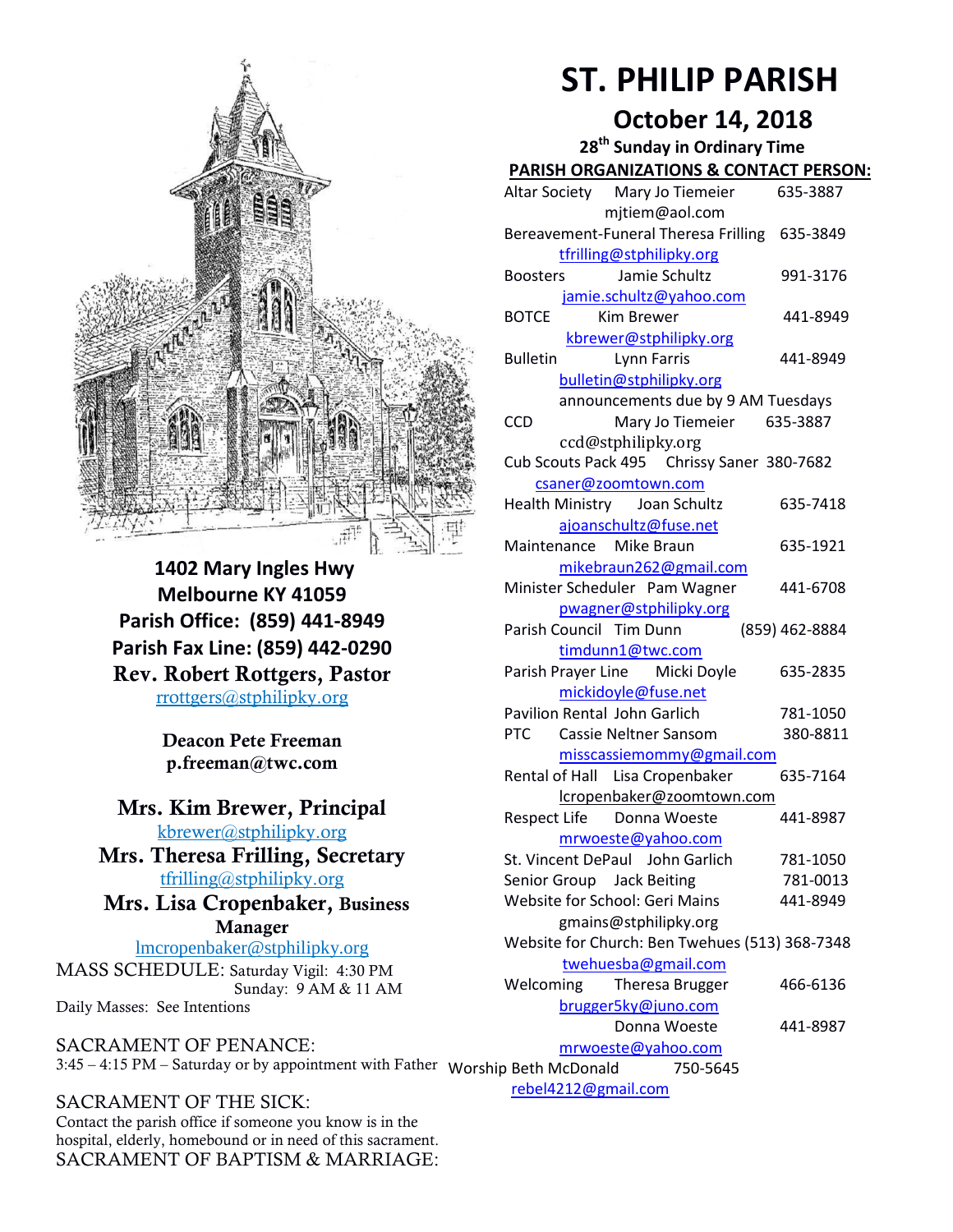#### **MASS INTENTIONS:**

**Saturday, October 20** 4:30 PM Bernie Rumker

#### **Sunday, October 21** 9:00 AM Roger Joering 11:00 AM Lenard D. Kopp..

#### **Tuesday, October 23** 7:00 PM NO Mass

**Wednesday, October 24** 8:30 AM Living & Deceased of St. Philip Parish

**Friday, October 26** 8:30 AMNorb & Matilda Frilling

#### **Saturday, October 27**

4:30 PM Peter M. Messmer

#### **Sunday, October 28**

9:00 AM Living & Deceased of the Miller Family 11:00 AM Betty Kling

## **STEWARDSHIP**

Collection from October14: \$7,270.00 Utility: \$545.00 Endowment: \$180.00 Norbert Frilling Fund: \$60.00 Seminarian Collection \$ 70.00… Capital Campaign \$1,240.00

### **OTHERS FIRST – OCTOBER:**

October is the Care Net baby bottle collection. Please pick up a bottles from church vestibule. If you are able, please fill with change, bills or checks. Care Net Pregnancy Care Center gives aid to individuals with unplanned pregnancies and support in helping them to choose life.

## **ALTAR FLOWERS:**

The flowers this week are in Memory of Bernie Rumker.

### **CATHOLIC WEBSITE:**

Our parish has joined an online Catholic, educational and devotional website. You will find study guides, movies, books and much more. Go to [formed.org](http://formed.org/) and use our parish code D7VVYY. You will be asked to register after entering the parish code. There is no cost to you so please take advantage of this wonderful resource in helping to grow in our faith.

#### **ATTENTION LECTORS**

Lector Workbooks for 2019 are in the Sacristy to be picked up. They do have names on them for each Lector. However if your name was missed please contact the Rectory 441-8949

## **COMFORT BY CANDLELIGHT – AN EVENING WITH KATHY TROCCOLI:**

*Times are dark. Even believers are weary.*  You are invited to join us on Tuesday, October 23<sup>rd</sup> at 7:00 p.m. at St. Joseph Church in Cold Spring. Doors open at 6:15 p.m. Tickets are available. Please contact the parish office (441.8949) for more information.

#### **EXORCIST TALK & BONFIRE SOCIAL:** Every

young adult  $(18 - 39)$  in the Diocese of Covington is invited to St. Anne's Convent (5275 St. Anne Drive, Melbourne, Kentucky 41059) on **Saturday, October 27, 2018 from 7:30 PM – 11 PM** for a bonfire social with the Diocese's Exorcist, Fr. Bob Rottgers. Fr. Bob will speak about spiritual warfare and answer questions about his experience as an exorcist. BYOB. Smores, snacks, and some drinks provided. Bring a blanket or chair if you want a guaranteed seat. Shelter St. Philip Parish Ctr. available in case of inclement of weather-

## **NITE AT THE RACES – SAT. NOV. 10TH**

\$10 per person at the door. Price Includes: Food, Beer & Soft Drinks Featuring: Horse Racing. Bankers, Poker, Split the Pot Doors Open after 4:30 pm mass Food Served 5:30-6:30pm First Race Begins at 6:30 pm

#### **MELBOURNE FIRE DEPPPARTMENT TURKEY SHOOT OCT. 28TH**

Stop down the ST. Philip Ball Field for the Turkey/Bacon Shoot that begins at Noon. There will be Sandwiches, homemade bean soup and Beverages. Hope to see you there

#### **BROSSART NEWS**

**UK Basketball Raffle:** Win two tickets to UK vs. Utah at Rupp Arena and a Saturday night stay at Hilton Lexington Saturday, December 15<sup>th</sup>. Tickets are \$5.00 each and can be purchased from any BBHS football player. Drawing is October 29<sup>th</sup> at 9:00 a.m.

**Euchre Tournament:** 3<sup>rd</sup> annual – social or competitive tournament! Join us on Saturday, October 20<sup>th</sup> in Hegenauer Hall – doors open at 5:30 p.m. - Cards fly at 7:00 p.m. Top prize is \$500. For more info, please call 859.786.7604.

**8TH GRADE VISITS…** BBHS will welcome our district 8th grade students who will participate in group activities, visit classes in session, and join the seniors for lunch on Tuesday, OCTOBER 23 (St. Mary and Sts. Peter & Paul) and Thursday, OCTOBER 25 (St. Joseph & St. Philip).

**BELIEVE…** Our first Believe of the year is on Sunday, Oct. 21. Anyone is welcome to come to this evening of adoration and praise and worship in the Munninghoff Family Performing Arts Center at 7:00pm